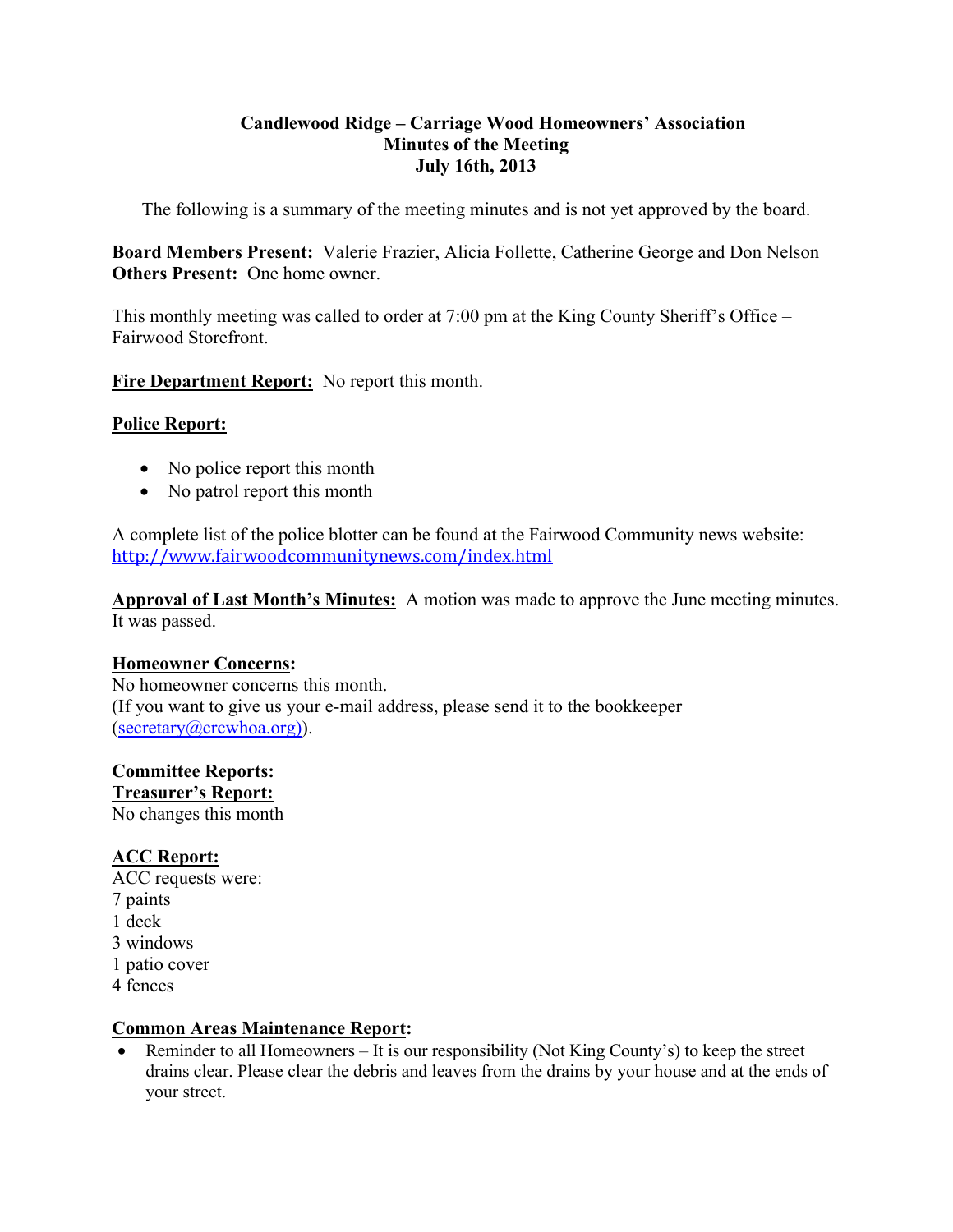- We continue to have branches and trees fall onto the paths at CR Park. Please contact me at commonareas@crcwhoa.org or call 425-738-8611 #80 and leave a message if you notice any trees or branches at either park or any of the Common areas or entrances.
- Reminder all dogs must be on leash this is a King County Law as well as our policy in our HOA Parks.
- King County Sheriff Patrols and requests will now be coordinated by the CAM Chair and monthly reports will be submitted before each monthly meeting. Please contact the Board with any areas of concern and we will do our best to accommodate. We have increased hours now that Summer is here.
- Please keep a watch for suspicious Activity and call 911

**Reminder:** Our parks are private parks which exist for the use and enjoyment of HOA residents, their families and guests. They are not public parks. Our park usage rules apply to everyone. Following are some of the rules that have been established to maximize safety, and minimize liability and maintenance cost:

A. Park Hours: 9:00 am to dusk.

B. No Smoking, alcohol, drugs, loud music, golfing, motorized vehicles or **Fireworks** are allowed.

C. Animals must be leashed and owners are responsible for cleaning up after their animals.

### **Complaints Negotiations Report:**

Some improvements have been seen lately.

Reminder to all homeowners: All complaints must be signed and mailed in. They cannot be accepted via e-mail. If you get a letter, please contact the committee with your plans or issues. (For example, if you cannot do some work until an ACC form has been approved.) Please, only one complaint per form. Do not list multiple houses on the same form.

#### **Capital Improvement Committee:**

Please contact the board if you have any ideas for Capital Improvements.

#### **Legal and Insurance Report:**

No report this month

### **Nominating Committee**

John Utz is chair, Catherine George is a member. There is one open Board position after George McGill volunteered to serve another 3 year term. If you are interested in serving on the Board, please contact a Board member or attend a monthly meeting.

#### **Old Business:**

The need for helpers for the Summer Event was mentioned. We are considering a cook out, possibly August 24th. Some ideas that were discussed were: a movie night (would be very late before it ends), picnic, kite flying, band, ice cream truck.